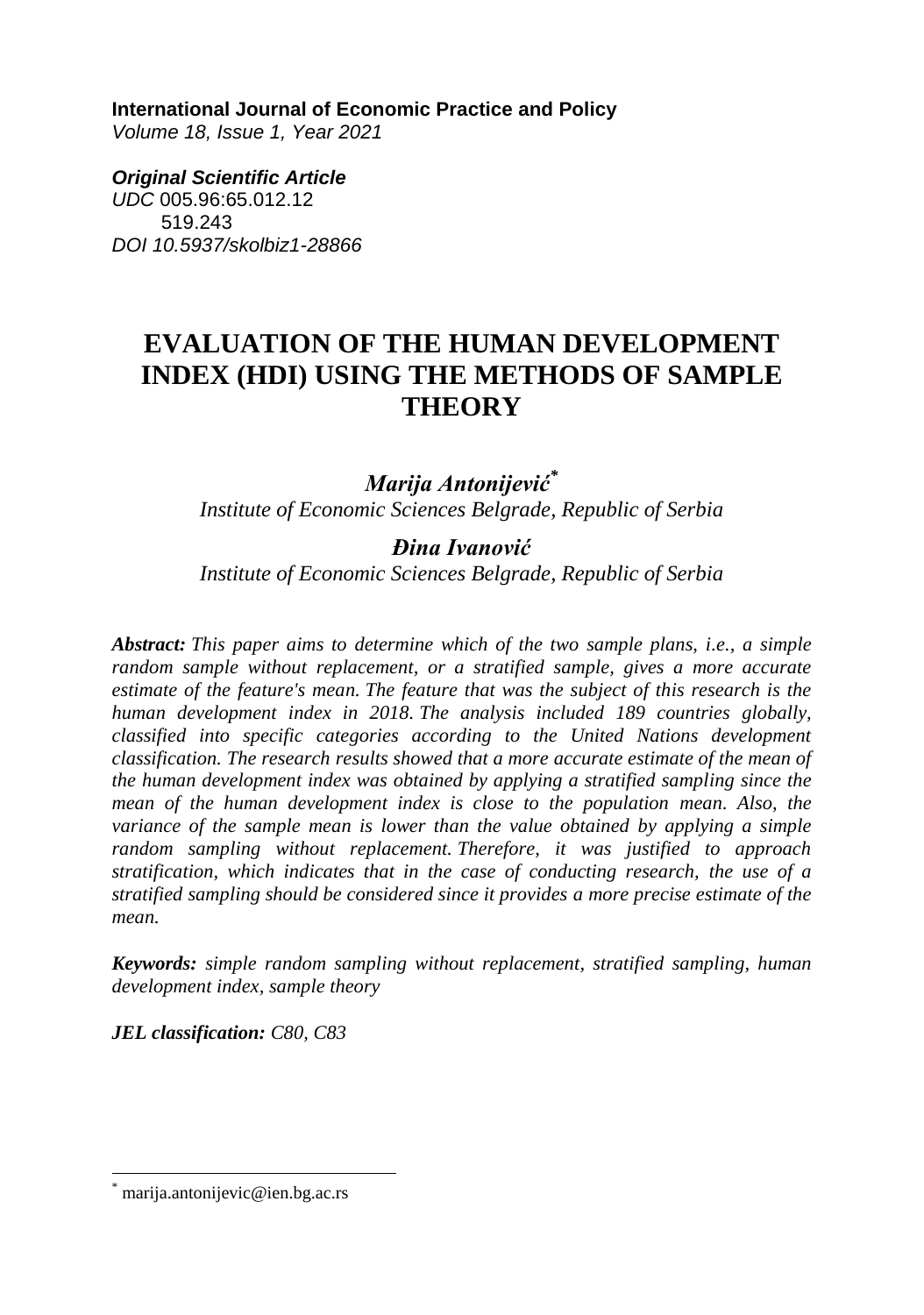# **OCENA INDEKSA LJUDSKOG RAZVOJA (HDI INDEX) PRIMENOM METODA TEORIJE UZORAKA**

*Sažetak: Cilj ovog rada je da se utvrdi koji od dva plana uzorkovanja daje tačniju procenu srednje vrednosti nekog obeležja - jednostavan slučajni uzorak bez zamene ili stratifikovani uzorak. Predmet ovog istraživanja je indeks humanog razvoja u 2018. godini. Analizom je obuhvaćeno 189 zemalja sveta, razvrstanih u posebne kategorije prema klasifikaciji razvoja Ujedinjenih nacija. Rezultati istraživanja pokazali su da se tačnija procena srednje vrednosti indeksa humanog razvoja dobija primenom stratifikovanog uzorka, budući da je srednja vrednost indeksa humanog razvoja bliska srednjoj vrednosti populacije. Takođe, varijansa srednje vrednosti uzorka je niža od vrednosti dobijene primenom jednostavnog slučajnog uzorkovanja bez zamene. Stoga je bilo opravdano da se pristupi stratifikaciji, što ukazuje da u slučaju sprovođenja istraživanja treba da se razmotri korišćenje stratifikovanog uzorkovanja, budući da ono daje precizniju procenu srednje vrednosti.*

*Ključne reči: jednostavno nasumično uzorkovanje bez zamene, stratifikovano uzorkovanje, indeks ljudskog razvoja, teorija uzorka*

# **1. INTRODUCTION**

Examining all the population elements is often costly, time-consuming, and technically challenging to perform in scientific research. For these reasons, the study is conducted on a sample, i.e., on one part of the population. Choosing an adequate sampling method becomes crucial for obtaining reliable data that should present the characteristics of the population as accurately as possible. According to the sample theory, some of the following sample plans can be applied to the observed population: simple random sampling (without replacement and with replacement), stratified sampling, sample with unequal probabilities, systematic, multi-stage, cluster sampling, etc. (Petrović, 2013; Alvi, 2016). Some studies have shown that different sample designs provide different precision of estimates (Alvarez, del Nero Velasco, Barbin, Lima & Do Couto, 2005; Elsayir, 2014; Okororie & Otuonye, 2015; Wibowo, 2015; Koprivica, 2017; Wang, Zhang, Xue, Xu, Ren & Chen, 2020). When designing and conducting research, the selection of an adequate sample plan is essential. The accuracy of the estimate of the mean of the human development index has not been examined by comparing different sample plans. In this regard, this paper aims to determine which of the two sample plans (simple random sample without replacement and stratified sample) is better in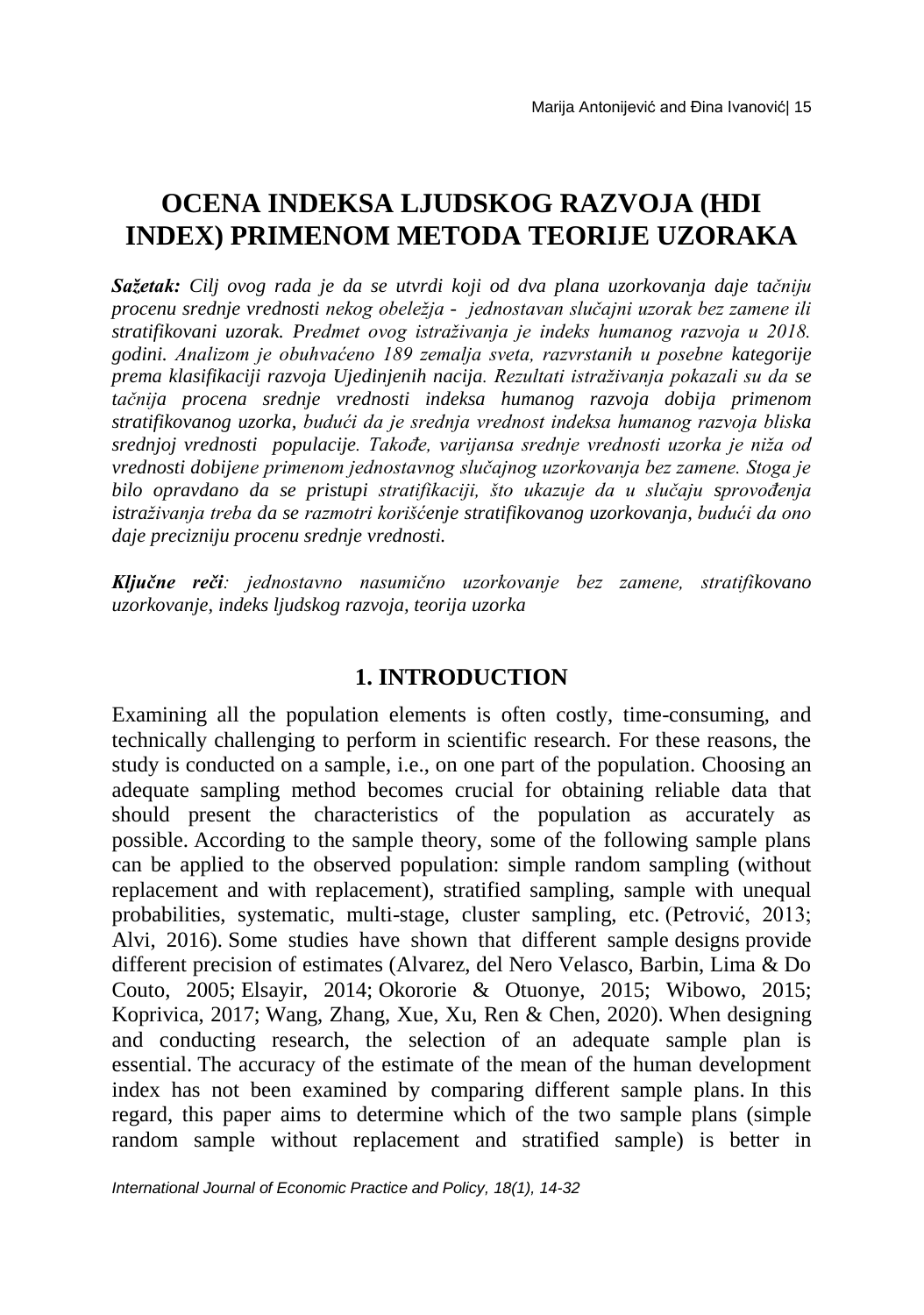estimating the mean of the human development index. Therefore, the research should determine the following:

- 1. Which sampling plan provides the mean closest to the value of the population mean;
- 2. Which sampling plan provides the lower value of the variance of the human development index.

We used data of the human development index for 2018, based on the Human Development Report covering 189 member states of the United Nations. Most empirical research dealing with similar topics has shown that stratification provides a more accurate estimate of mean compared to the estimate obtained by applying a simple random sample without replacement (Elsayir, 2014; Okororie & Otuonye, 2015; Wibowo, 2015; Koprivica, 2017; Wang et al., 2020). Therefore, the results of this research should contribute by expanding the literature related to examining the accuracy of estimates using the different sampling plans. Also, the importance of this research is reflected in providing guidelines for applying an adequate sampling plan, especially for research dealing with economic indicators.

# **2. LITERATURE REVIEW**

The importance of research design is reflected in the fact that at the end of the nineteenth century, there was a discussion called the "representative method", which was related to determining the validity of different sampling methods. One of the leading proponents of using the sample was the Norwegian statistician Anders Nicolai Kiær, who empirically found that a stratified sampling can provide good estimates of the mean and total (Smith, 1976). Also, it is considered that stratification contributes to efficiency by taking into account the cost and accuracy of population parameter estimates (Parsons, 2005).

The potential to increase the accuracy of population parameter estimates using a stratified sampling (if the strata are homogeneous) has been pointed out by numerous authors (Pope, 1956; Jensen, 1991; Petrović, 2013; McRoberts, Tomppo & Czaplewski, 2015, Yadav & Tailor, 2020 ), as well as the US Environmental Protection Agency (EPA, 2002). Furthermore, if applied adequately, there are claims that stratification almost always provides lower variance for the estimated mean than in the case of a simple random sampling without replacement (Cochran, 1977). The characteristics of the stratified sample and the simple random sample without replacement are presented below.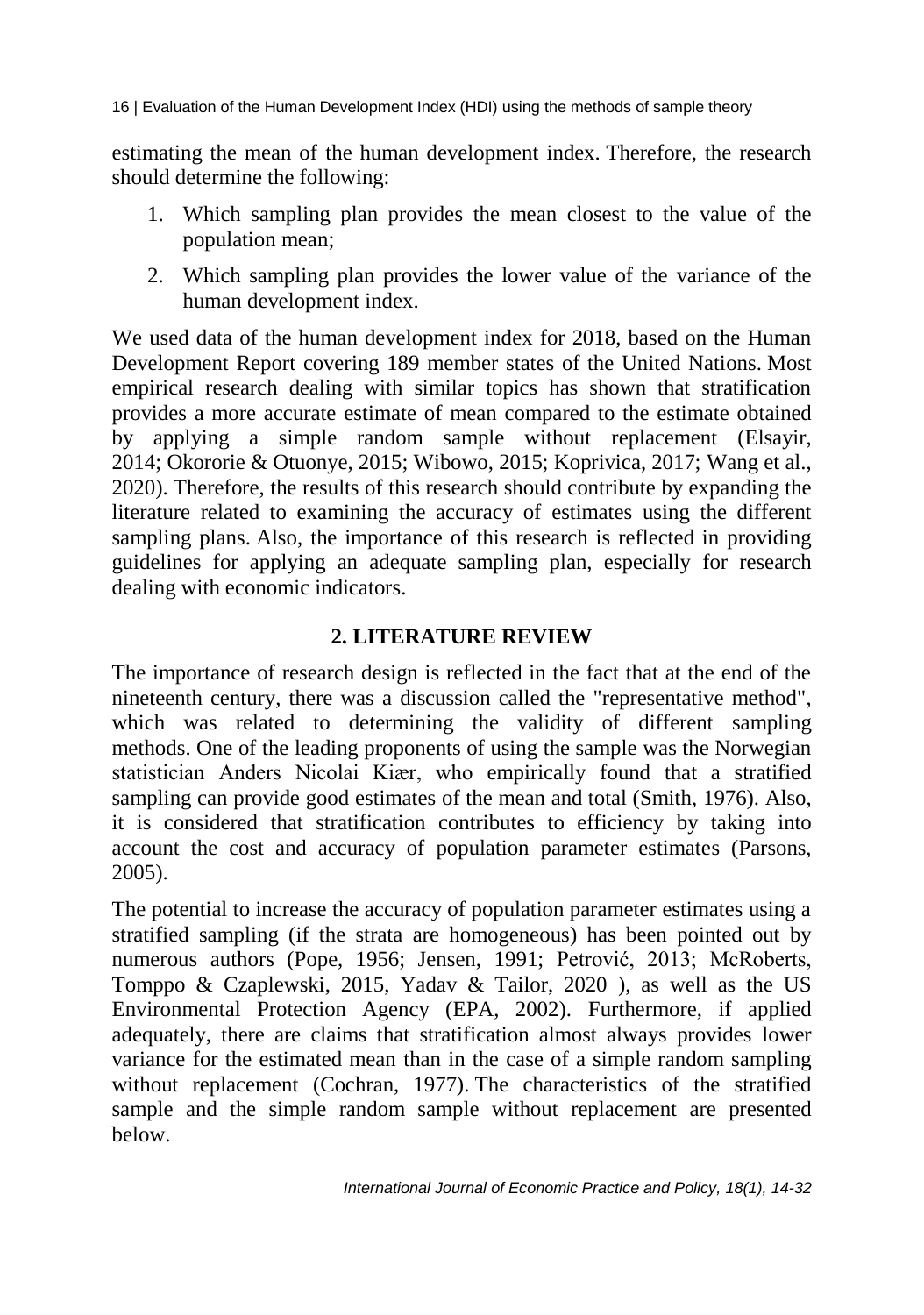The advantages of a stratified sampling over a simple random sampling without replacement are as follows (Freese, 1962):

- 1. It enables obtaining the mean value and variance of each stratum;
- 2. It often gives more precise estimates of population parameters if the sample is the same size, whereby it is necessary that within each stratum, the values of the features be approximate and that the values of the features of elements from different strata differ significantly.

The disadvantages of stratified sampling are that it is not useful to apply when homogeneous groups cannot be formed within the population (Berndt, 2020) and if the criterion characteristic used for classification is not chosen correctly (Alvi, 2016). In addition, there is a possibility that the strata may not be proportional in size (Berndt, 2020).

The advantages of a simple random sampling without replacement are:

- 1. It is a simple process (Berndt, 2020);
- 2. It enables avoidance of bias when selecting units from the sample (Alvi, 2016);
- 3. It allows obtaining a representative sample (Alvi, 2016), while the disadvantages of simple random sampling without replacement are the following:
	- a. The process can be costly and time-consuming, especially in the case when the respondents are geographically widespread and difficult to access (Alvi, 2016);
	- b. It requires much effort, especially in the case of a large population (Alvi, 2016);
	- c. Sometimes, it is impossible to obtain or prepare a complete list of elements (Berndt, 2020).

A study conducted in Serbia revealed that stratification provides a more accurate estimate of mean in the case of the in forest inventory if the sample size is the same (Koprivica, 2017). Also, the study that assessed deforestation in Brazil revealed that a more precise estimate of the population total was obtained by applying a stratified sampling (Broich, Stehman, Hansen, Potapov & Shimabukuro 2009). On the other hand, the results of a study conducted in the Santa Cecília district of Brazil indicate that it is more appropriate to apply a simple random sampling without replacement for urban tree inventory estimation. The reason is that it provides better estimates of the total number of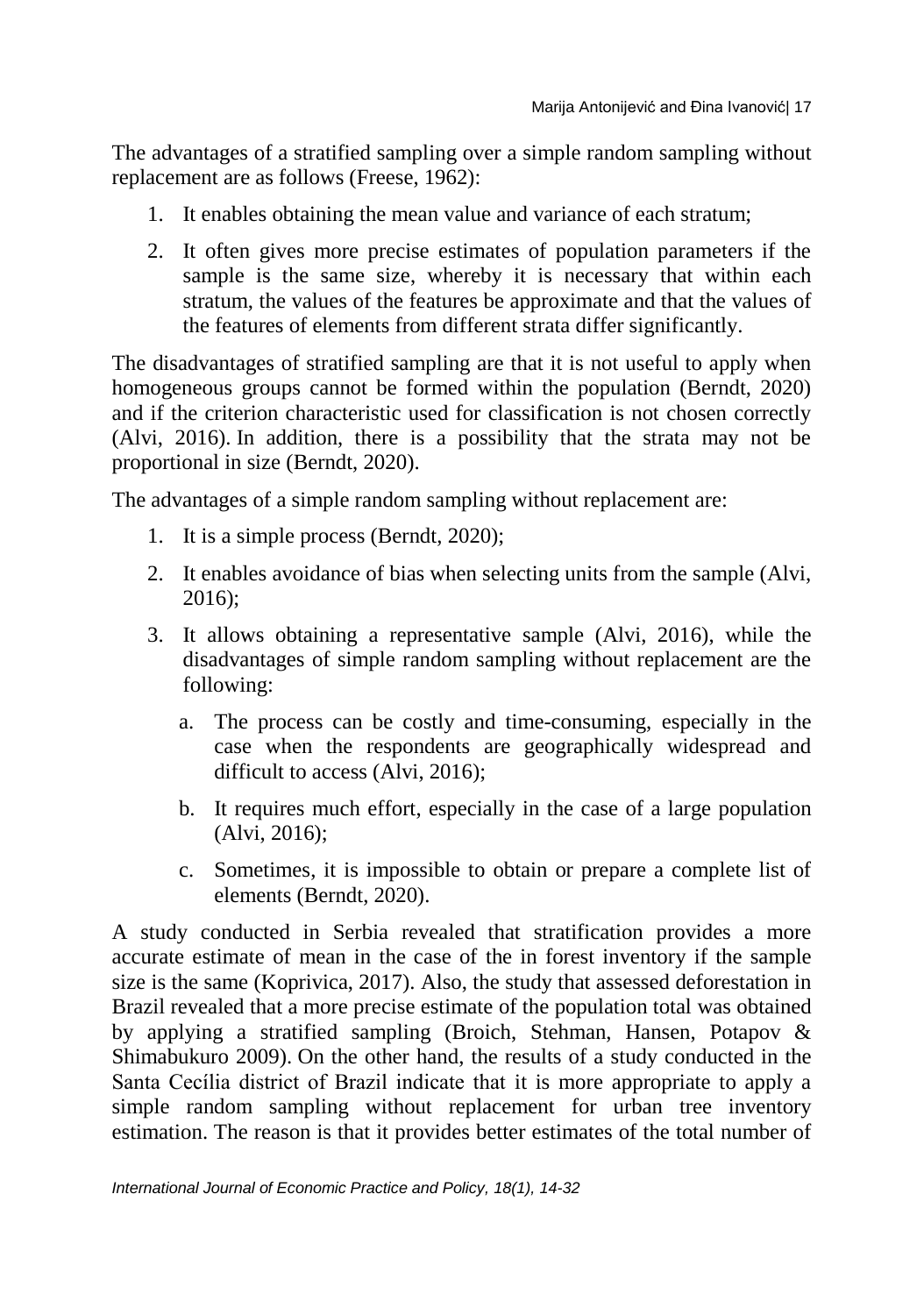trees and trees per kilometer of the sidewalk (Alvarez et al., 2005). The research results related to six geopolitical zones in Nigeria showed that stratified sampling is more efficient than simple random sampling and cluster sampling when estimating the mean using the criterion of minimum variance (Okororie & Otuonye, 2015). A lower value of the variance of sample mean was also obtained in a study that analyzed the production of three types of agricultural products in Sudan (Elsayir, 2014). A recent study comparing the estimates of the mean of the abundance indices of three macrozoobenthic species and species diversity index obtained using a simple random sampling, a stratified sampling, and a cluster sampling showed that the highest accuracy of the estimates of mean was provided by a stratified sampling (Wang et al., 2020). The accuracy of the estimate achieved by applying the stratified sampling was also confirmed by a study that analyzed the number of minimarkets in Indonesia (Wibowo, 2015). UK National Audit Office found that on a sample of 50 units at a confidence interval of 95%, a more accurate estimate of the mean was obtained using stratified sampling than simple random sampling without replacement (National audit office, n.d.). A similar conclusion was found in a study on a population that included 344 scientific journals in economics on the SCI list classified according to the impact factor in 2015 (Lojanica, 2017).

Considering all the above, the following research hypotheses are defined:

**H10:** A simple random sampling without replacement provides a more accurate estimate of the mean than the stratified sampling.

**H1a:** *A simple random sampling without replacement does not provide a more accurate estimate of the mean than the stratified sampling.*

**H20:** The stratified sampling provides a more accurate estimate of the mean than a simple random sampling without replacement.

**H2a:** *The stratified sampling does not provide a more accurate estimate of the mean than a simple random sampling without replacement.*

# **3. EMPIRICAL RESEARCH**

# **3.1. DATA ANALYSIS OF POPULATION**

The feature examined in this study is the Human Development Index (HDI). It is a composite index that measures progress in three basic life dimensions: long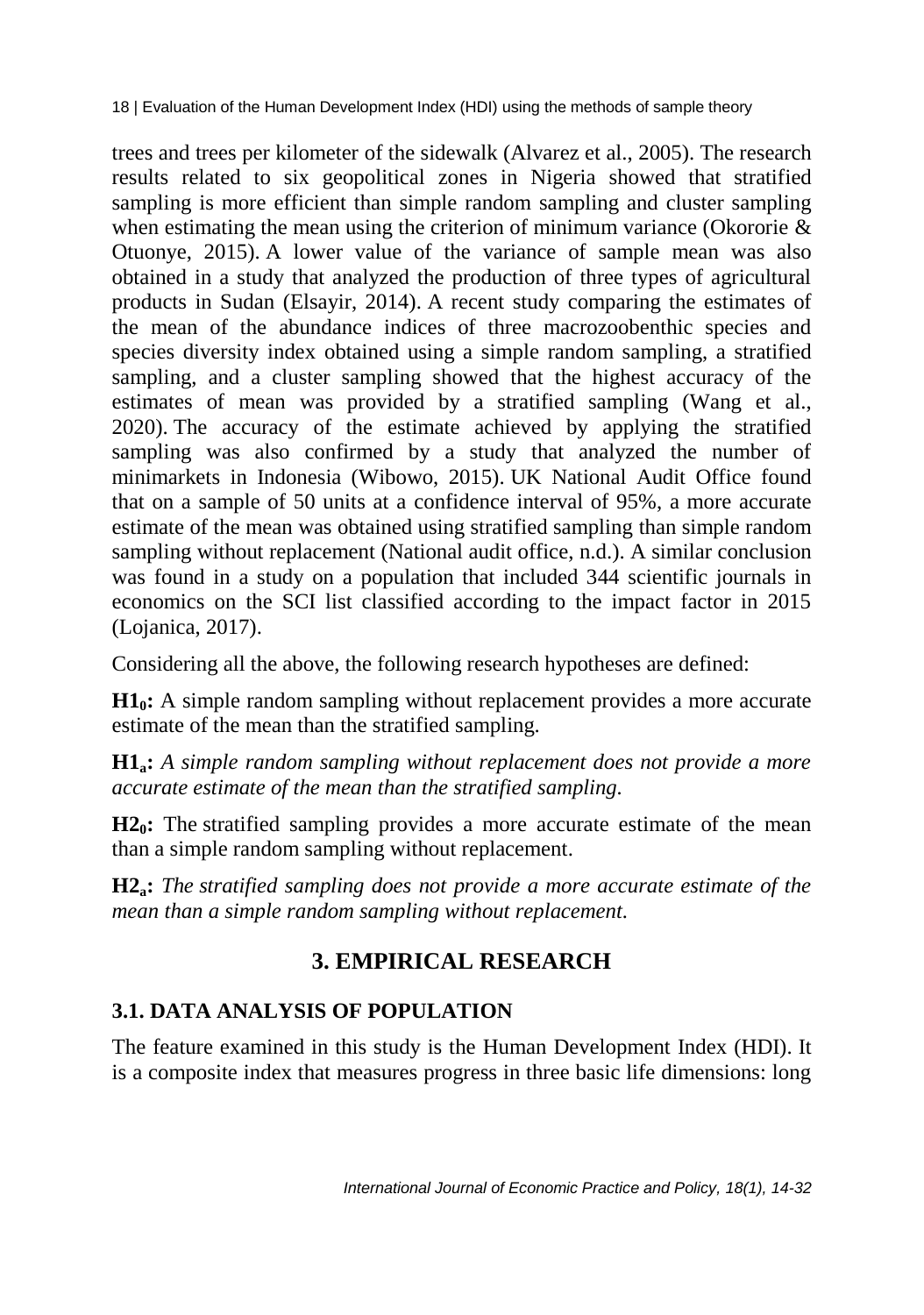and healthy life (life expectancy index), knowledge (education index) and a decent standard of living (Gross National Income index). †

The United Nations Development Program (UNDP), starting in 1990, prepares the Human Development Report (HDR) each year and ranks UN member states according to the value of the human development index (Bhanojirao, 1991). The index has been calculated as the arithmetic mean of the three components since 1990. However, the calculation was changed, so in the 2010 report, the index was calculated as the geometric mean (Gaye, 2011). Table 1 shows the four tiers and cutoff points based on which countries are grouped. Classification of countries based on HDI values was introduced in the 2014 Report.

## Table 1

| Level of human development  | <b>HDI</b> values |
|-----------------------------|-------------------|
| Very high human development | > 0.800           |
| High human development      | $0.700 - 0.799$   |
| Medium human development    | $0.550 - 0.699$   |
| Low human development       | < 0.550           |

*Classification of countries based on their level of development*

*Note.* Human Nations Development Programme, Retrieved from [http://hdr.undp.org.](http://hdr.undp.org/sites/default/files/hdr2020_technical_notes.pdf)

We used data on the human development index for 2018 from the Human Development Report.‡ The survey covered 189 UN member states. The countries not included in the analysis (since data are not available) are primarily from Europe (Vatican, Monaco, San Marino) and Oceania (Nauru, Tonga, Tuvalu), while Somalia is the only African country for which the data were not available. Based on the available data, the mean and the variance of the human development index were calculated. After that, the mean and variance of the human development index were estimated using a simple random sampling without replacement and stratified sampling. Finally, we compared these two sampling plans.

Based on the Human Development Report data, population parameters were calculated for 189 countries (Table 2).

 $\overline{\phantom{a}}$ † https://www.rs.undp.org/content/serbia/sr/home/presscenter/articles/2019/izve\_taj-o-ljudskom-

razvoju-za-2019--svet-se-suoava-sa-novim-nej.htm (Accessed on April 28, 2020).

 $\frac{1}{2}$  <http://hdr.undp.org/en/data> (Accessed on April 20, 2020).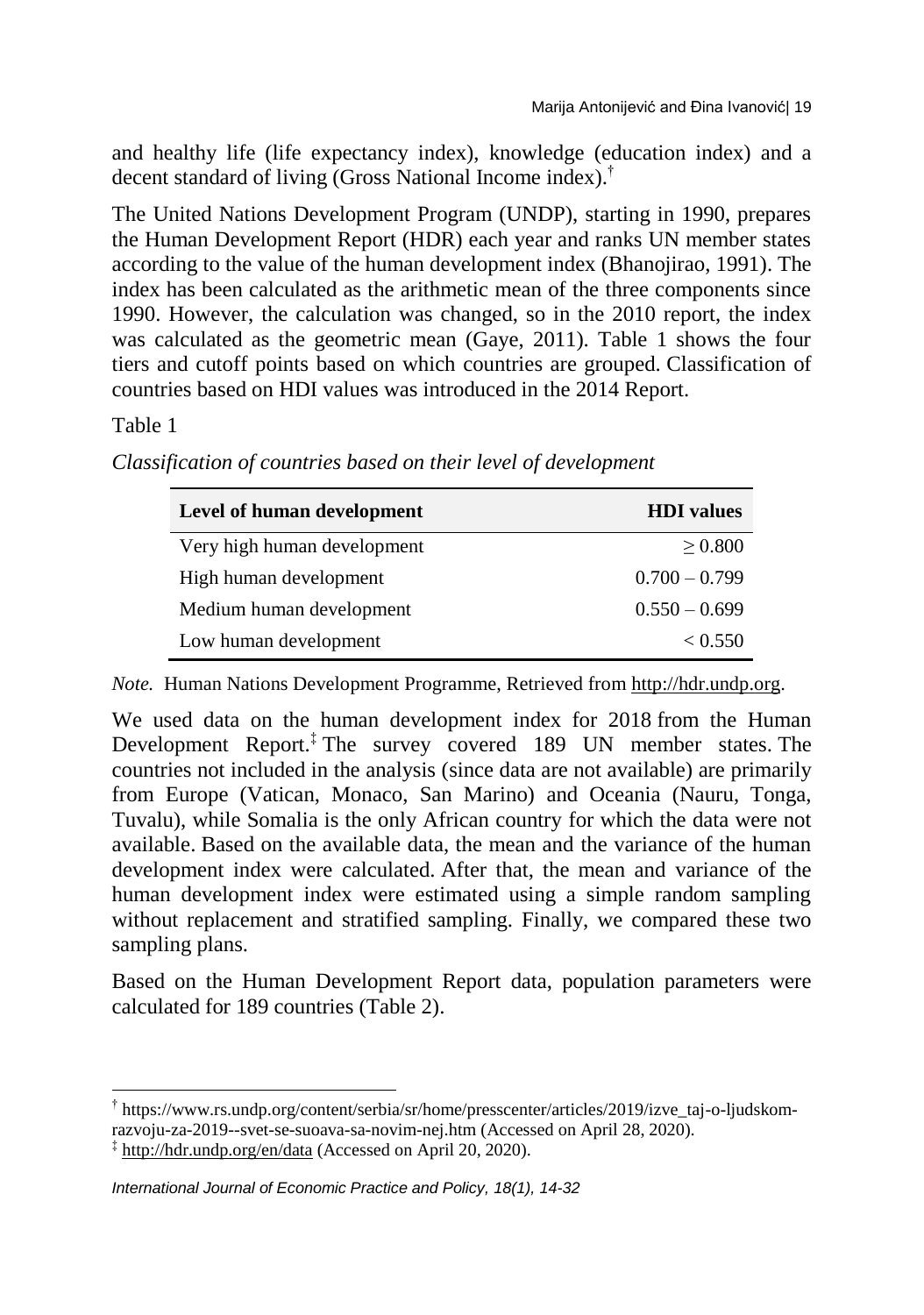For the purpose of the analysis, we used generally accepted formulas according to Petrović (2013) to calculate the values of population parameters, i.e., total, mean and variance.

### Table 2

*Population parameters*

| <b>Description</b>           | <b>Value</b> |
|------------------------------|--------------|
| Number of observations $(N)$ | 189          |
| <b>Mean</b> $(\overline{Y})$ | 0.713        |
| Total $(Y)$                  | 134.842      |
| Maximum                      | 0.954        |
| Minimum                      | 0.377        |
| Variance $(S^2)$             | 0.023        |
| Standard deviation $(S)$     | 0.151        |

*Note.* Author's calculation.

The calculated values of the parameters indicate that the average value of the human development index in 2018 was 0.713. Norway had the highest value of the human development index, while Niger had the lowest value.

# **3.2. A SAMPLE RANDOM SAMPLING WITHOUT REPLACEMENT**

The most straightforward sample design is simple random sampling. Depending on selecting elements from the population, a simple random sampling without replacement and a simple random sampling with replacement are distinguished. When a simple random sample is chosen without replacement, each element of the population has the same probability of being selected into the sample, whereby there is no possibility for a unit that has already been chosen to re-enter the selection process (Petrović, 2013). The sample of 40 units was selected using Excel 2010 and the RAND, LARGE and VLOOKUP functions. The following formulas, according to Petrović (2013), were used to calculate estimates of the mean and variance:

Sampling fraction: 
$$
f = \frac{n}{N}
$$
 (1)

$$
Total: y = \sum_{i=1}^{n} y_i
$$
 (2)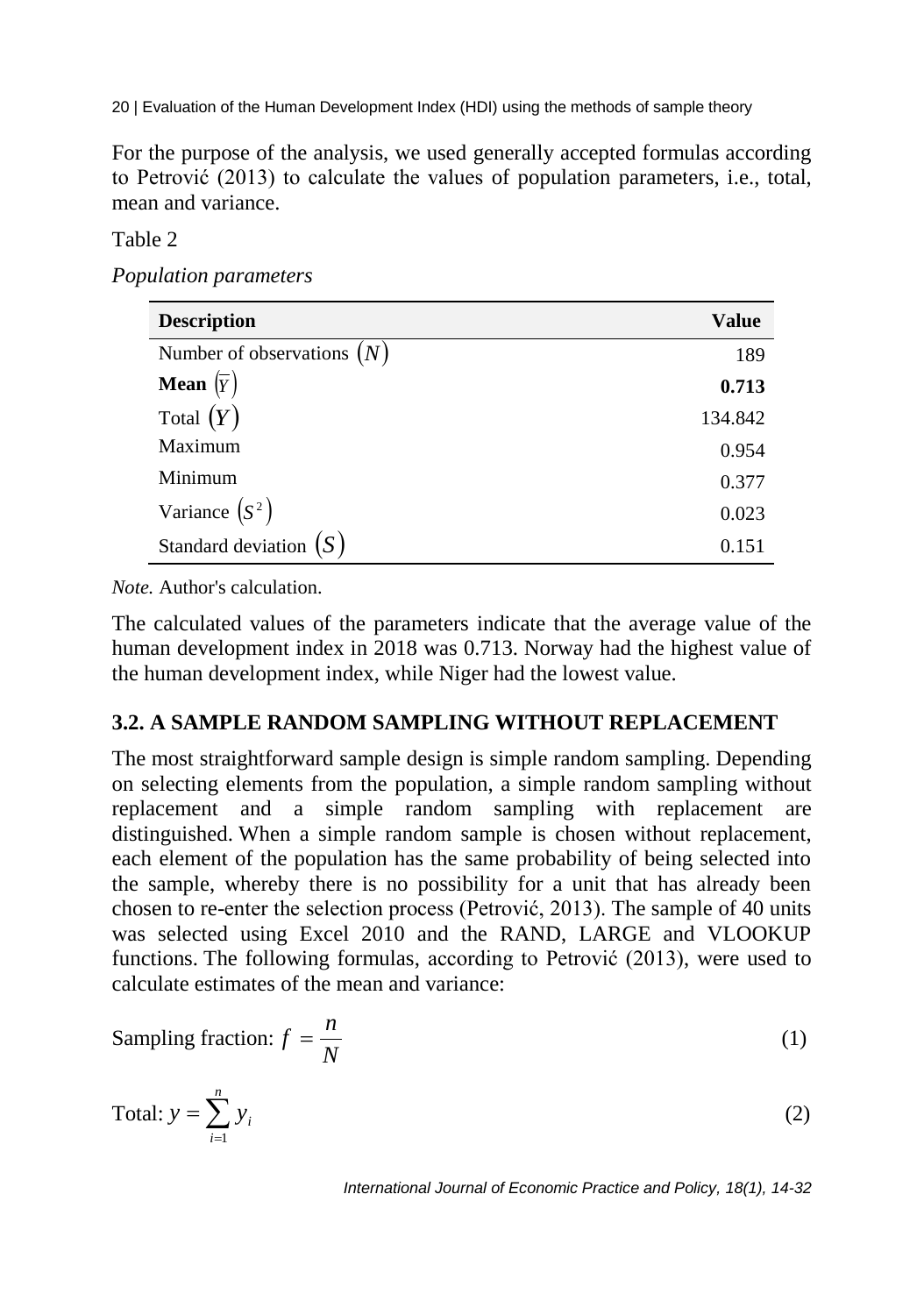Marija Antonijević and Đina Ivanović| 21

Mean: 
$$
y = \frac{1}{n} \sum_{i=1}^{n} y_i
$$
 (3)

Variance: 
$$
s^2 = \frac{1}{(n-1)} \sum_{i=1}^{n} (y_i - \overline{y})^2
$$
 (4)

Variance of the sample mean:

$$
V\left(\overline{y}\right) = \frac{S^2}{n} \left(1 - f\right) \tag{5}
$$

Estimate of variance of the sample mean:

$$
\hat{V}\left(\overline{y}\right) = \frac{s^2}{n}\left(1 - f\right) \tag{6}
$$

The sampling fraction is 0.21 since  $n = 40$ , while N=189.

Estimates of population parameters obtained by a simple random sampling without replacement are presented in Table 3.

Table 3

| <b>Description</b>                      | <b>Value</b> |
|-----------------------------------------|--------------|
| Sample size $(n)$                       | 40           |
| <b>Mean</b> $\left(\overline{y}\right)$ | 0.700575     |
| Total $(y)$                             | 28.023       |
| Maximum                                 | 0.930        |
| Minimum                                 | 0.434        |
| n/N                                     | 0.211640212  |
| $s^2$                                   | 0.020488758  |
| V(y)                                    | 0.000448209  |
|                                         | 0.000403813  |
|                                         | 0.020095095  |

*Statistics of the simple random sampling without replacement* 

*Note.* Author's calculation.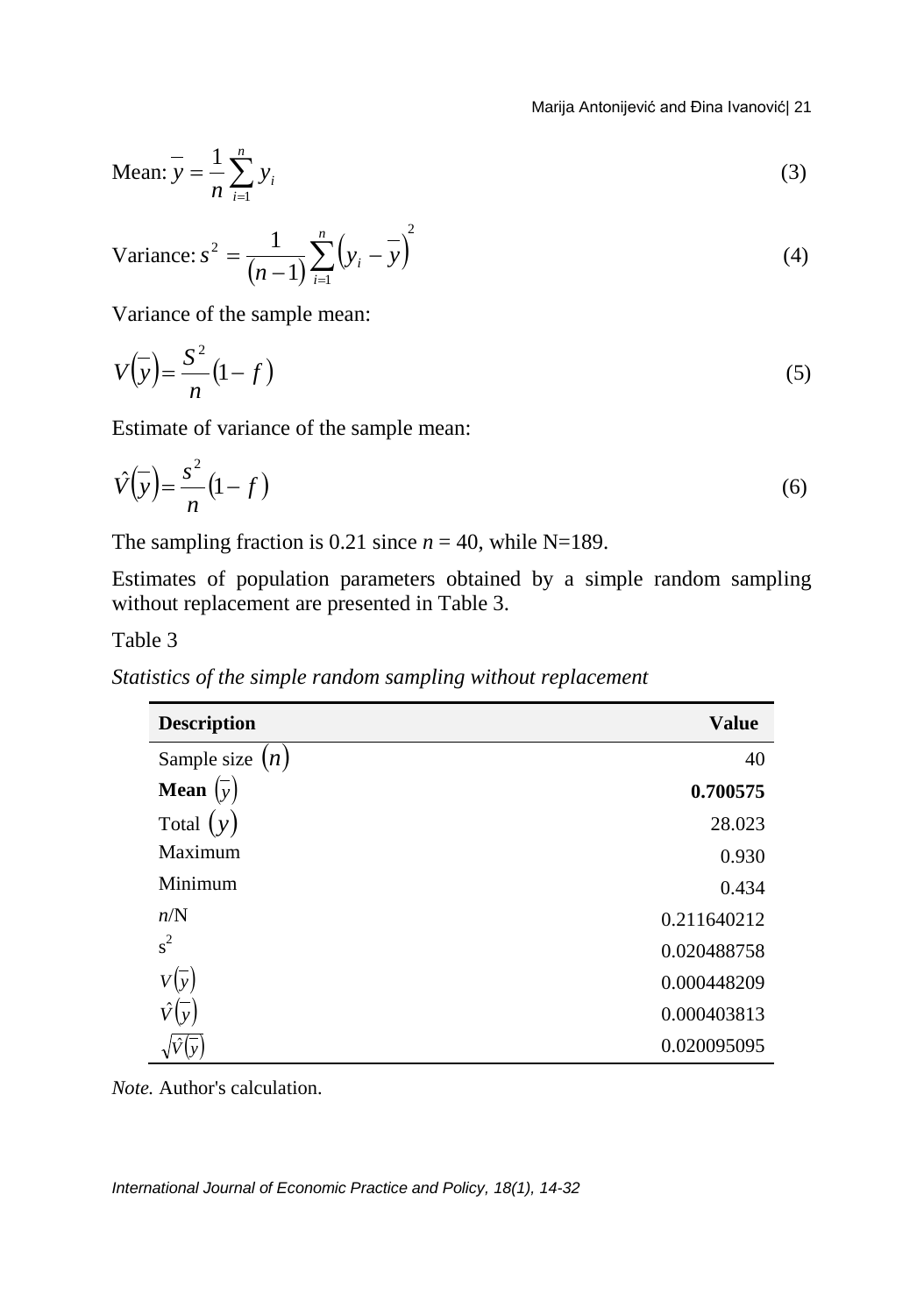The average value of the human development index obtained based on a simple random sampling without replacement is 0.700575. In 2018, Denmark had the highest and Eritrea the lowest value of the human development index. In order to check the accuracy of the estimate of the mean, it is necessary to determine the confidence interval, which is claimed with some certainty to contain values for the population. In this paper, a 95% confidence interval is applied, which means that  $\alpha = 0.05$ . Since the size of a simple random sample without replacement is 40, a 95% confidence interval based on the normal distribution can be used according to the Central Limit Theorem. Table 4 presents the procedure for calculating the confidence interval.

### Table 4

| <b>Description</b>                  | <b>Value</b>    |
|-------------------------------------|-----------------|
| $\mathcal{Y}$                       | 0.700575        |
| $\mathcal{Z}$                       | 1.96            |
| $\mathbf{v}$                        | 0.020095<br>095 |
| $\overline{y} - z\sqrt{\hat{V}(y)}$ | 0.661           |
| $y + z_1$                           | 0.740           |

*The procedure for calculating the confidence interval*

*Note.* Author's calculation.

The calculated interval (0.661; 0.740) is claimed to include the population mean value. The obtained values will be compared with the values for the stratified sampling to assess the accuracy of the estimates of the mean of the human development index.

# **3.3. STRATIFIED SAMPLE**

Stratification aims to divide the population into several parts, i.e., strata. Strata should be different from each other, while the elements of each stratum should be homogeneous. In this paper, the strata are formed based on the UNDP classification. Thus, according to the mentioned classification, the following four strata were developed (Table 5).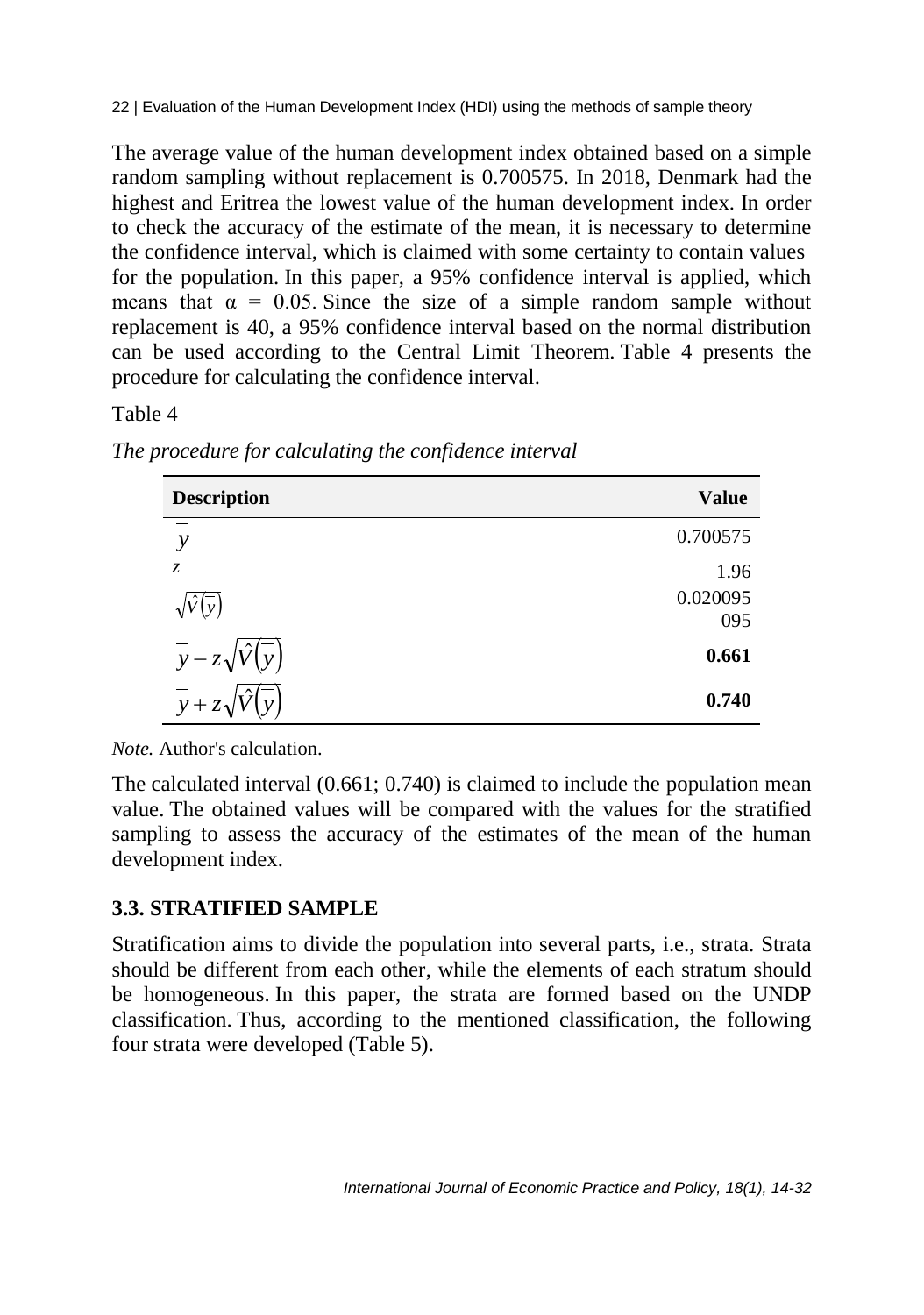#### Table 5

*Population division into strata according to the value of human development index*

| <b>Stratum</b> | <b>Stratum description</b>     | Index criteria/ value<br>index | Number of<br>countries/size<br>of stratum $(N_h)$ |
|----------------|--------------------------------|--------------------------------|---------------------------------------------------|
|                | Very high human<br>development | $HDI \geq 0.8000$              | 62                                                |
|                | High human development         | $0.700 \leq HDI \leq 0.799$    | 54                                                |
|                | Medium human development       | $0.550 \leq HDI \leq 0.699$    | 37                                                |
| 4              | Low human development          | HDI < 0.550                    | 36                                                |
| Total          |                                |                                | 189                                               |

*Note.* Author's calculation.

The results analysis showed that as much as a third of the population had a very high human development index. In contrast, about 29% of countries had a high level. The data for each stratum are presented in Table 6.

Table 6

*Basic data of strata*

| <b>Description / Stratum</b>              | 1      | $\mathbf{2}$ | 3      | $\boldsymbol{4}$ |
|-------------------------------------------|--------|--------------|--------|------------------|
| Stratum size $(N_h)$                      | 62     | 54           | 37     | 36               |
| Mean value $(\overline{Y}_h)$             | 0.875  | 0.746        | 0.622  | 0.480            |
| Stratum total $(Y_{\mu})$                 | 54.268 | 40.263       | 23.018 | 17.293           |
| Maximum value                             | 0.954  | 0.799        | 0.698  | 0.549            |
| Minimum value                             | 0.801  | 0.700        | 0.557  | 0.377            |
| Variance in stratum $h\left(S_h^2\right)$ | 0.002  | 0.001        | 0.002  | 0.002            |
| Standard deviation of h stratum $(S_n)$   | 0.047  | 0.031        | 0.042  | 0.048            |
| Stratum weight $(W_h)$                    | 0.328  | 0.286        | 0.196  | 0.190            |

*Note.* Author's calculation.

The division into strata is performed correctly if the variance between the strata is greater than the variance within the stratum. According to the data presented in Table 7, it can be concluded that this condition was fulfilled, which was the aim of stratification.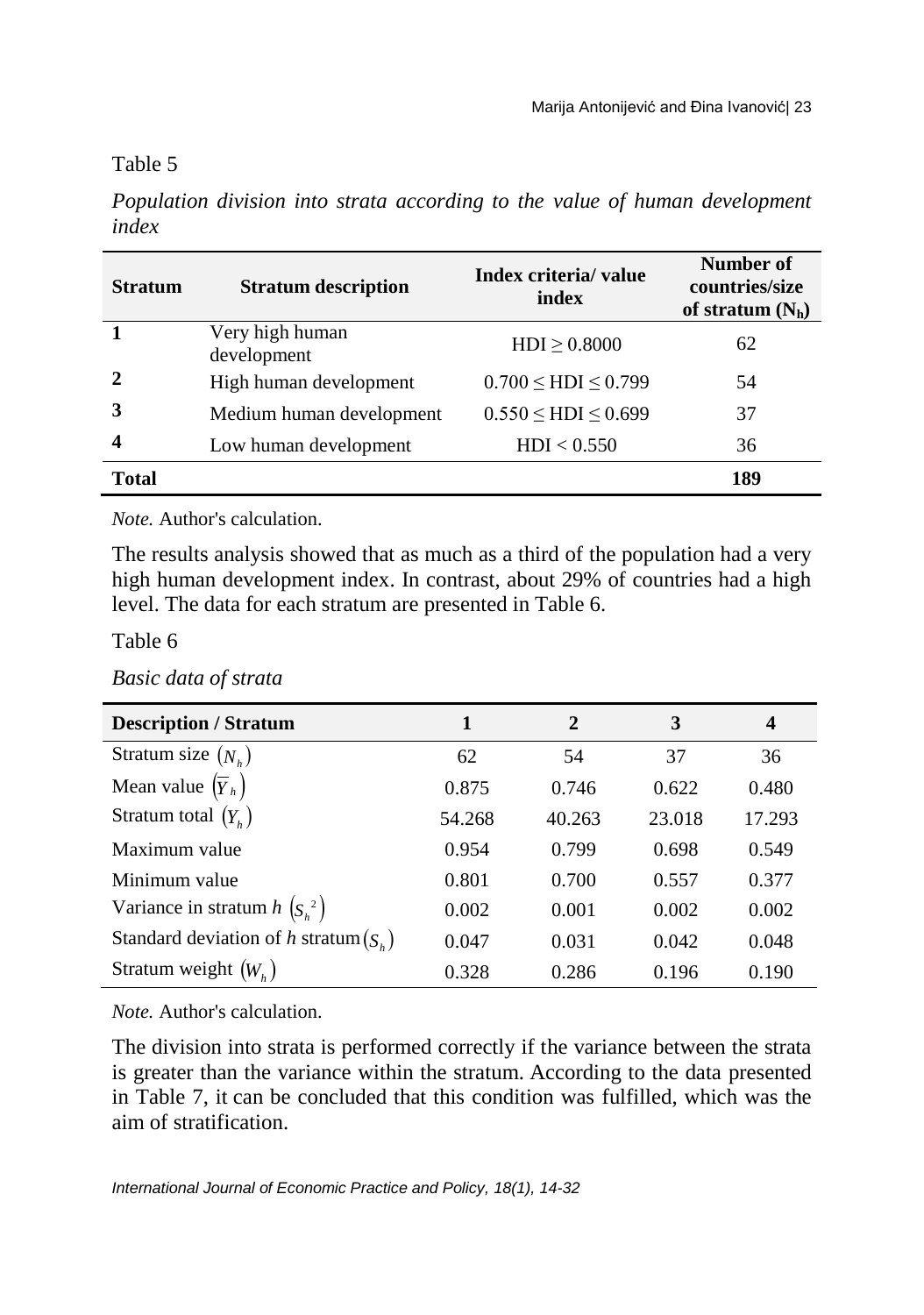Table 7

*Population variance, variance within the stratum and variance between the strata*

| <b>Description / Stratum</b>                 | $\mathbf{1}$ | $\overline{2}$ | 3        | $\overline{\mathbf{4}}$ |
|----------------------------------------------|--------------|----------------|----------|-------------------------|
| Variance $(S_h^2)$                           | 0.002        | 0.001          | 0.002    | 0.002                   |
| $(N_h - 1)S_h^2$                             | 0.137        | 0.050          | 0.063    | 0.081                   |
| $\sum (N_h - 1)S_h^2$                        |              | 0.3310065      |          |                         |
| $1/(N-1)$                                    |              | 0.0053191      |          |                         |
| Variance within the stratum $(S_u^2)$        |              | 0.00176        |          |                         |
| $(\overline{Y}_h-\overline{Y})$              | 0.162        | 0.032          | $-0.091$ | $-0.233$                |
| $(\overline{Y}_h - \overline{Y})^2$          | 0.026        | 0.001          | 0.008    | 0.054                   |
| $\sum N_h (\overline{Y}_h - \overline{Y})$   |              | 3.943809       |          |                         |
| Variance between the strata $(Si2)$          |              | 0.02098        |          |                         |
| Variance of stratified population $\int_S^2$ |              | 0.02274        |          |                         |

*Note.* Author's calculation.

The presented results show that the stratification was correctly performed so that the units within the stratum are similar and the strata are different. Also, the sum of the variance within the stratum and the variance between the strata is equal to the total variance of the stratified population. After correct stratification, the determination of the sample size for each stratum was performed (Table 8).

Table 8

*Sample size for each stratum*

| <b>Description/Stratum</b> |  |  |
|----------------------------|--|--|
| <b>Sample size</b> $(n_h)$ |  |  |

*Note.* Author's calculation.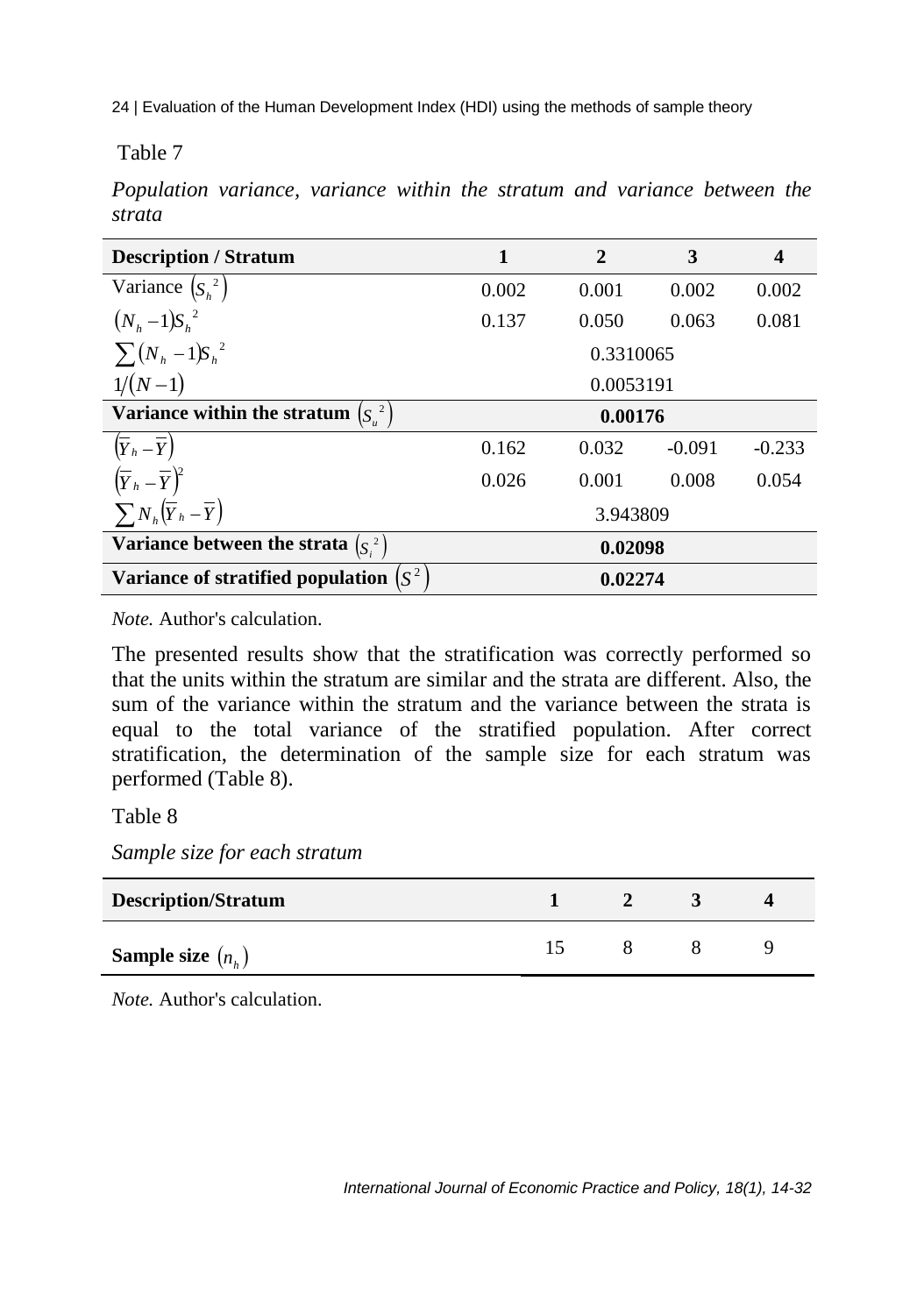The following formula was used to calculate the sample size:

$$
\left(\frac{n}{\sum_{h=1}^{4} W_h S_h}\right) \tag{7}
$$

where  $n = 40$ .

Thus, the division into strata and the sample size of each stratum can be graphically presented as follows (Figure 1), where  $N_h$  ( $x = 1, ..., 4$ ) represents the size of the stratum, while  $_{NH}$   $(h=1, ..., 4)$  represents the sample size of the stratum.



*Figure 1*. The division into strata and sample size by strata

*Note.* Made by authors.

After determining the sample size for each stratum, the units were selected using Excel 2010 and the RAND, LARGE, and VLOOKUP functions. Sample data for each stratum are presented in Table 9.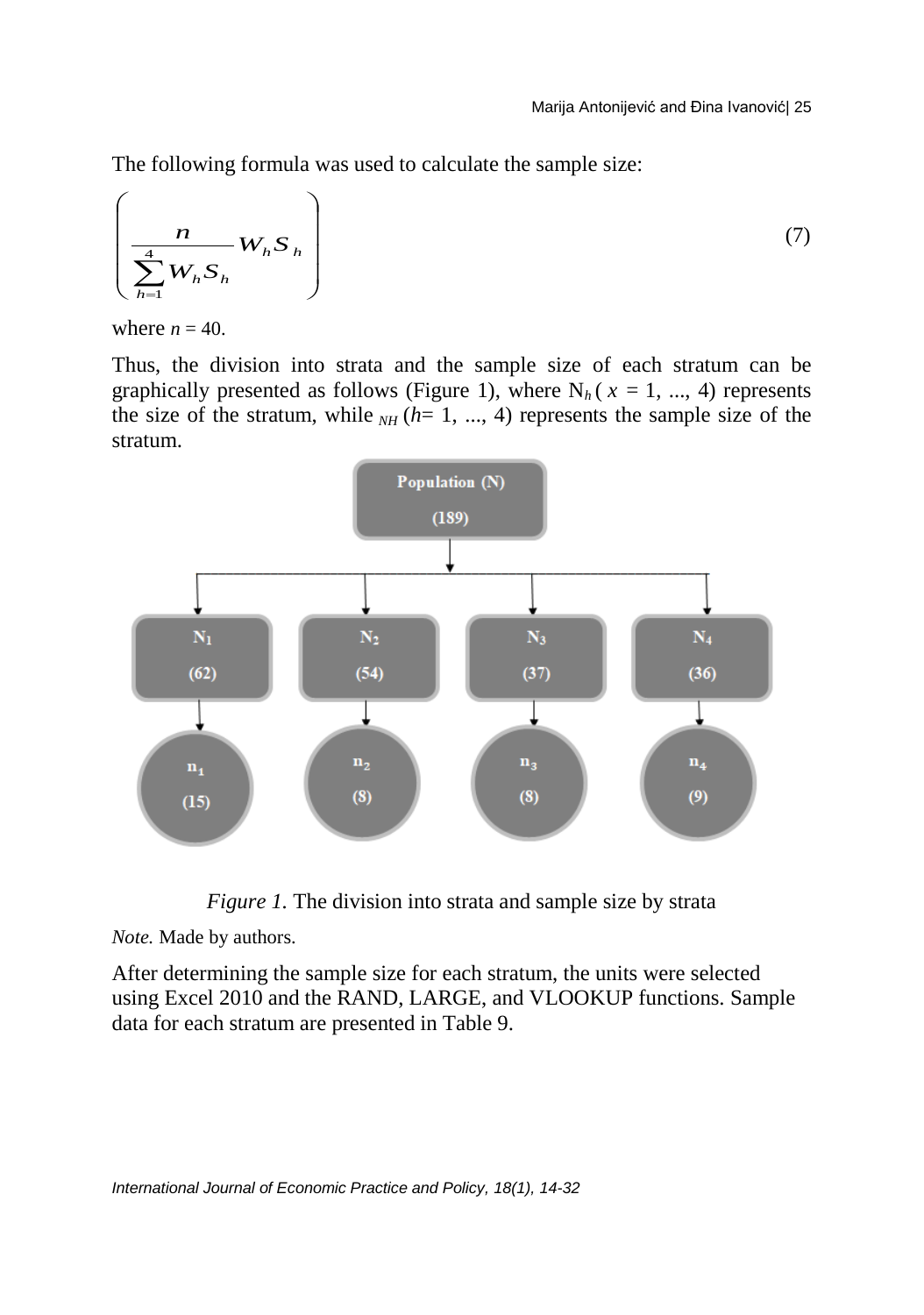#### Table 9

*Sample data for the strata*

| <b>Description / Stratum</b>                                             | 1      | 2     | 3     | 4     |
|--------------------------------------------------------------------------|--------|-------|-------|-------|
| The sample size of the stratum $(n_k)$                                   | 15     | 8     | 8     | 9     |
| Mean value of the sample of the<br>stratum $\left(\overline{y}_k\right)$ | 0.880  | 0.759 | 0.612 | 0.473 |
| Total of the sample of the stratum $(yh)$                                | 13.198 | 6.075 | 4.896 | 4.256 |
| Maximum value                                                            | 0.946  | 0.799 | 0.693 | 0.528 |
| Minimum value                                                            | 0.808  | 0.708 | 0.563 | 0.377 |
| Sample variance of the stratum $(s_{k}^{2})$                             | 0.002  | 0.011 | 0.002 | 0.003 |

*Note.* Author's calculation.

The statistics of the stratified sample are presented below (Table 10).

### Table 10

*Statistics of the stratified sample*

| <b>Description</b> | Value       |
|--------------------|-------------|
| Sample size $(n)$  | 40          |
| $y_{st}$           | 0.71545     |
| Maximum            | 0.946       |
| Minimum            | 0.377       |
| st                 | 0.000033990 |
| $st$ .             | 0.000038709 |
|                    | 0.006221683 |

*Note.* Author's calculation.

According to the data presented in Table 10, an estimate of the mean of the human development index has the value of 0.71545. In 2018, Switzerland had the maximum value of the human development index, while Niger had the minimum value of the index. A confidence interval was formed to determine the accuracy of the obtained estimate of the mean of the human development index. The average value of the human development index of the population must be within this interval. A 95% confidence interval ( $\alpha$  = 0.05) was used for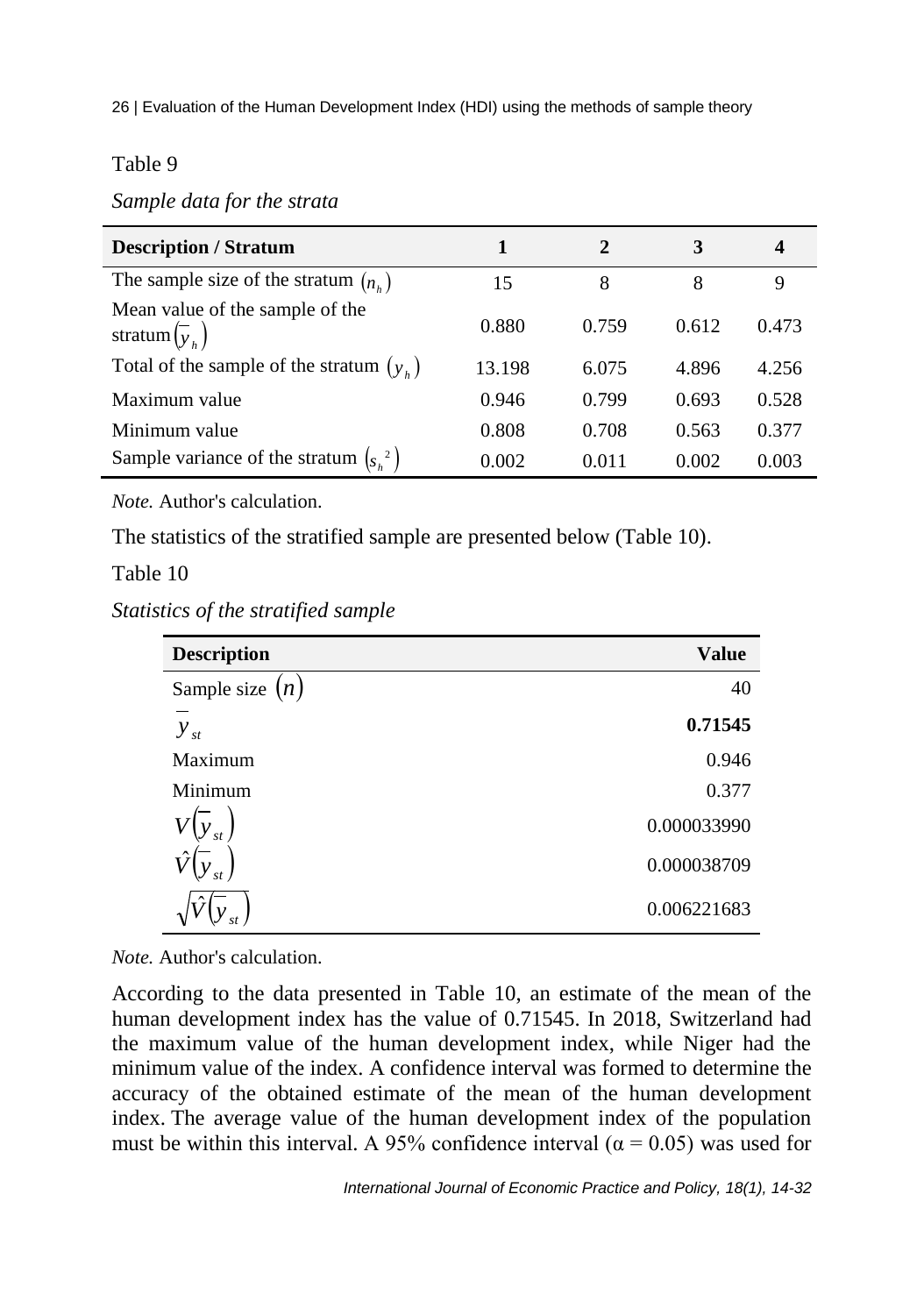the analysis. The approximate 95% confidence interval for the population mean is (0.703; 0.728). The procedure for calculating the confidence interval is presented in Table 11.

## Table 11

*The procedure for calculating the confidence interval*

| <b>Description</b>                                                | <b>Value</b> |
|-------------------------------------------------------------------|--------------|
| $y_{st}$                                                          | 0.71545      |
| Z                                                                 | 1.96         |
| $(y_{st})$                                                        | 0.006221683  |
| $\overline{y}_{st} - z\sqrt{\hat{V}(y_{st})}$                     | 0.703        |
| $\cdot$ $\wedge$ $\cdot$<br>$\overline{y}_{st} + z\sqrt{\hat{V}}$ | 0.728        |

*Note.* Author's calculation.

As can be seen, the estimate of the mean value is close to the value of the population mean of the human development index. To compare the values and determine which sampling plan is better, we compared the estimates of the mean of a simple random sampling without replacement and stratified sampling.

### **3.4. COMPARISON OF ESTIMATES OF MEAN: SAMPLE RANDOM SAMPLING WITHOUT REPLACEMENT VS. STRATIFIED SAMPLING**

According to the data presented in Table 12, it can be concluded that the estimate of the mean obtained by stratification is more accurate since it is closer to the average value of the human development index of the population.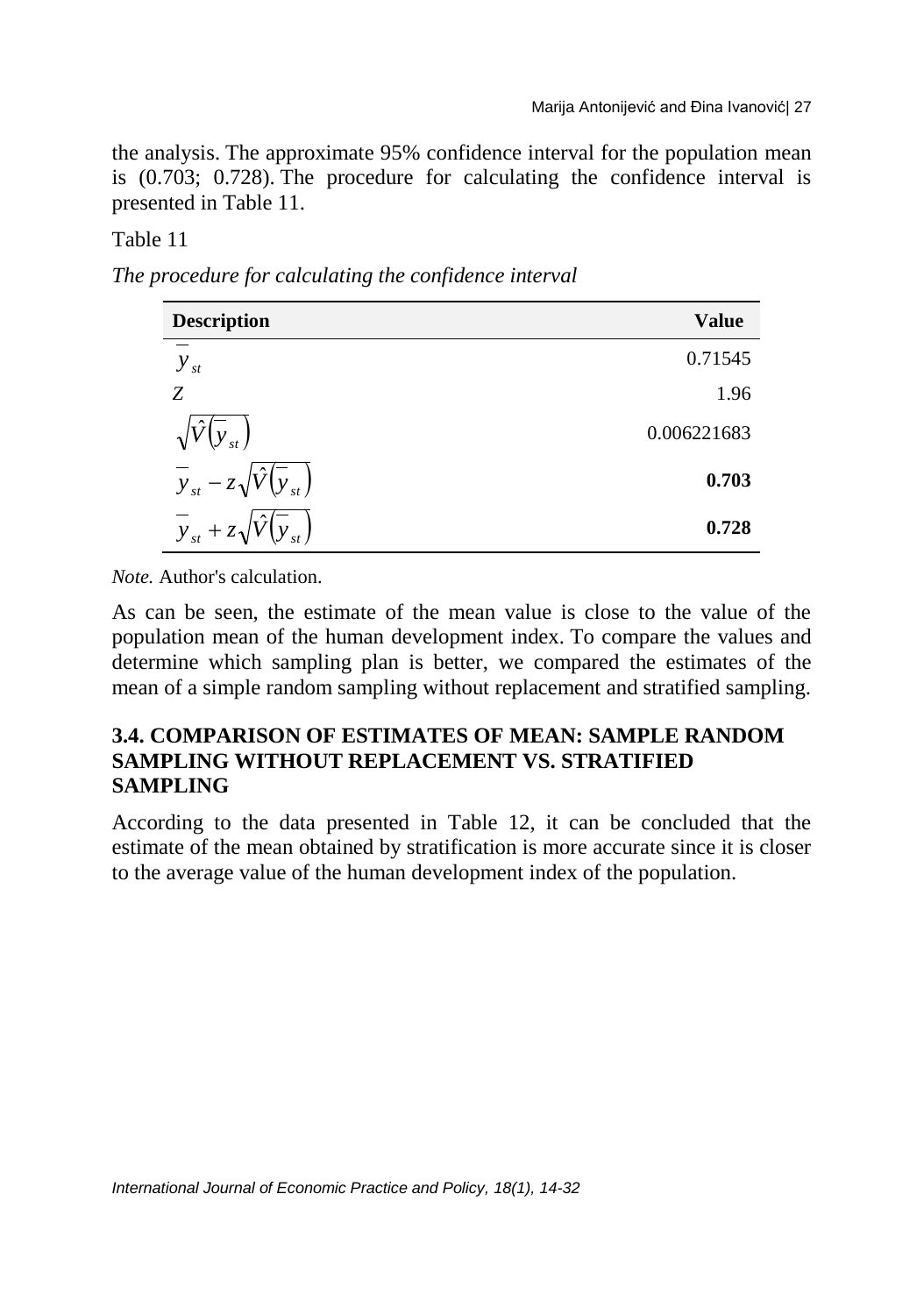## Table 12

*Comparison of a simple random sampling without replacement and a stratified sampling*

| <b>Description</b>      | <b>Population</b> | Simple random<br>sampling without<br>replacement | <b>Stratified</b><br>sampling |
|-------------------------|-------------------|--------------------------------------------------|-------------------------------|
| Mean                    | 0.713             | 0.700575                                         | 0.71545                       |
| Variance of sample mean |                   | 0.000448209                                      | 0.000033990                   |
| Confidence interval     |                   | (0.661; 0.740)                                   | (0.703; 0.728)                |

*Note.* Author's calculation.

The results can be graphically presented as follows (Figure 2), using the following symbols:

- - *y*
- ▼- *Y*
- $\bullet$   $y_{st}$

the confidence interval for the mean - simple random sampling without replacement

the confidence interval for the mean-stratified sampling



*Figure 2.* Comparison of the two sample plans

*Note.* Author's calculation.

Stratification provides a confidence interval for the mean value narrower than the interval obtained based on a simple random sampling without replacement. In addition, the value of the variance of the mean of the human development index in the case of stratified sampling is less than that obtained from a simple random sampling without replacement. Considering the research results, we can conclude that the zero hypothesis is rejected within the first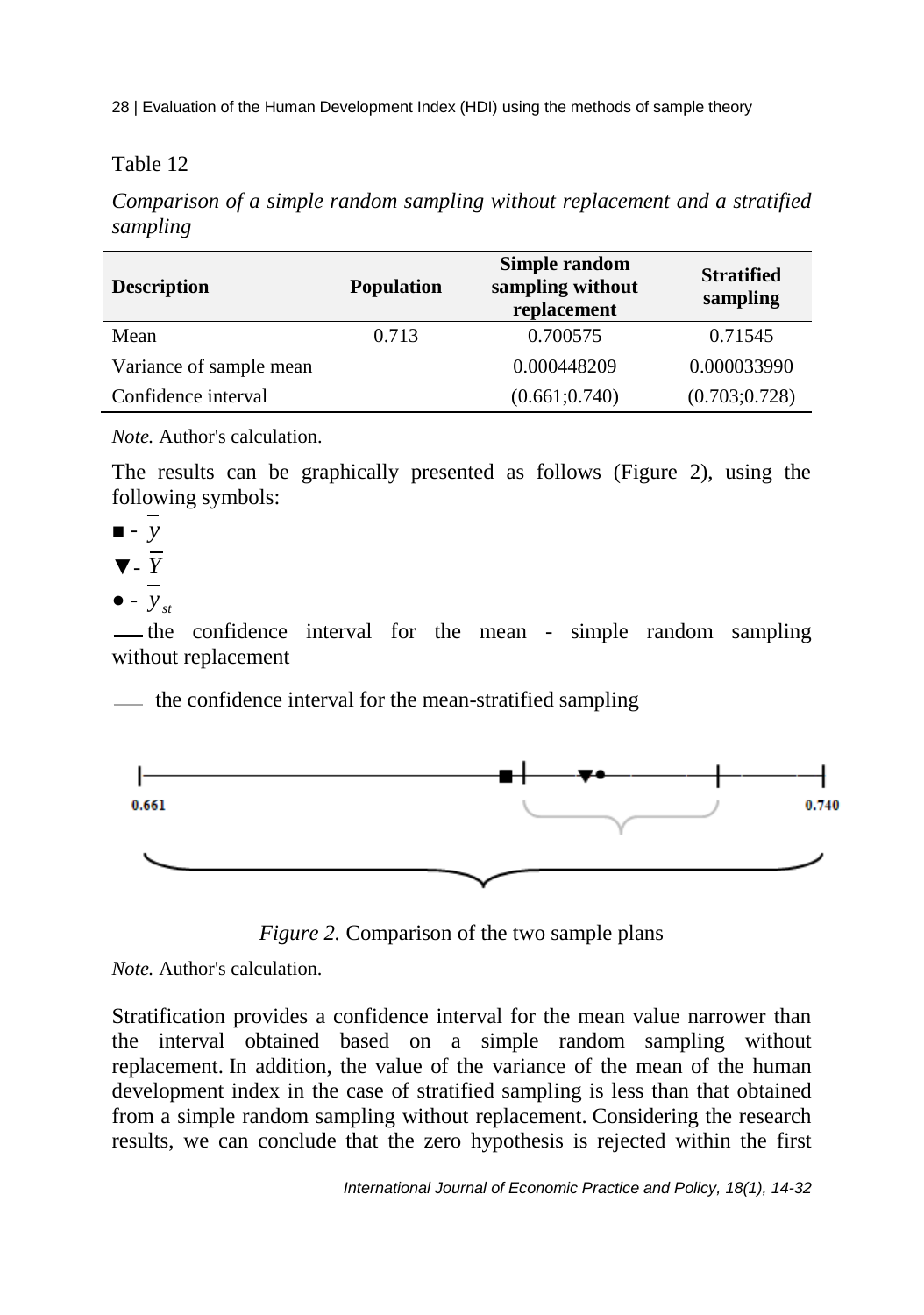group of hypotheses, and the alternative hypothesis  $H1_a$  is accepted. This means that stratified sampling provides a more accurate estimate of the mean than simple random sampling without replacement. Within the second group of defined hypotheses, the zero hypothesis  $H2<sub>0</sub>$  is accepted. Therefore, the alternative hypothesis  $H2_a$  is rejected, which implies that the stratified sampling provides a more accurate estimate of the mean of the human development index than a simple random sampling without replacement. Considering that no research has been conducted on the human development index, we compared our results with studies on similar topics. The results of this study are in line with the results obtained in several studies that compared estimates of the mean of simple random sampling without replacement and stratified sampling (Elsayir, 2014; Okororie & Otuonye, 2015; Wibowo, 2015; Koprivica, 2017; Wang et al., 2020), while in contrast to the results of the study by Alvarez et al. (2005).

Further research should focus on examining and comparing estimates of the mean of other sampling plans.

# **4. CONCLUSION**

To conduct quality research, the selection of an adequate sampling plan is essential. Some studies have shown that different sampling plans provide estimates of different precision (Alvarez et al., 2005; Elsayir, 2014; Okororie & Otuonye, 2015; Wibowo, 2015; Koprivica, 2017; Wang et al., 2020). The authors of this paper achieved a defined objective with regard to the fact that they determined which of the two sampling plans (simple random sample without repetition and stratified sample) is better in terms of accuracy of estimates of the mean of human development index. Based on the results of this research, it can be determined which sampling plan provides the closest value of the sample mean of the human development index to the population mean. Also, it was determined which sampling plan provides the lower value of the variance of the mean of the human development index. The authors used data on the human development index for 2018 from the Human Development Report. The survey covered 189 member states of the United Nations. The research results show that a more precise estimate of the mean of the human development index is obtained by stratification. Opposed to a simple random sampling without replacement, the value of the mean of the human development index obtained by stratification is closer to the population mean. Also, the stratification determined a narrower confidence interval and a significantly lower variance of the sample mean.

All of the above indicates the advantage of the stratification process. However,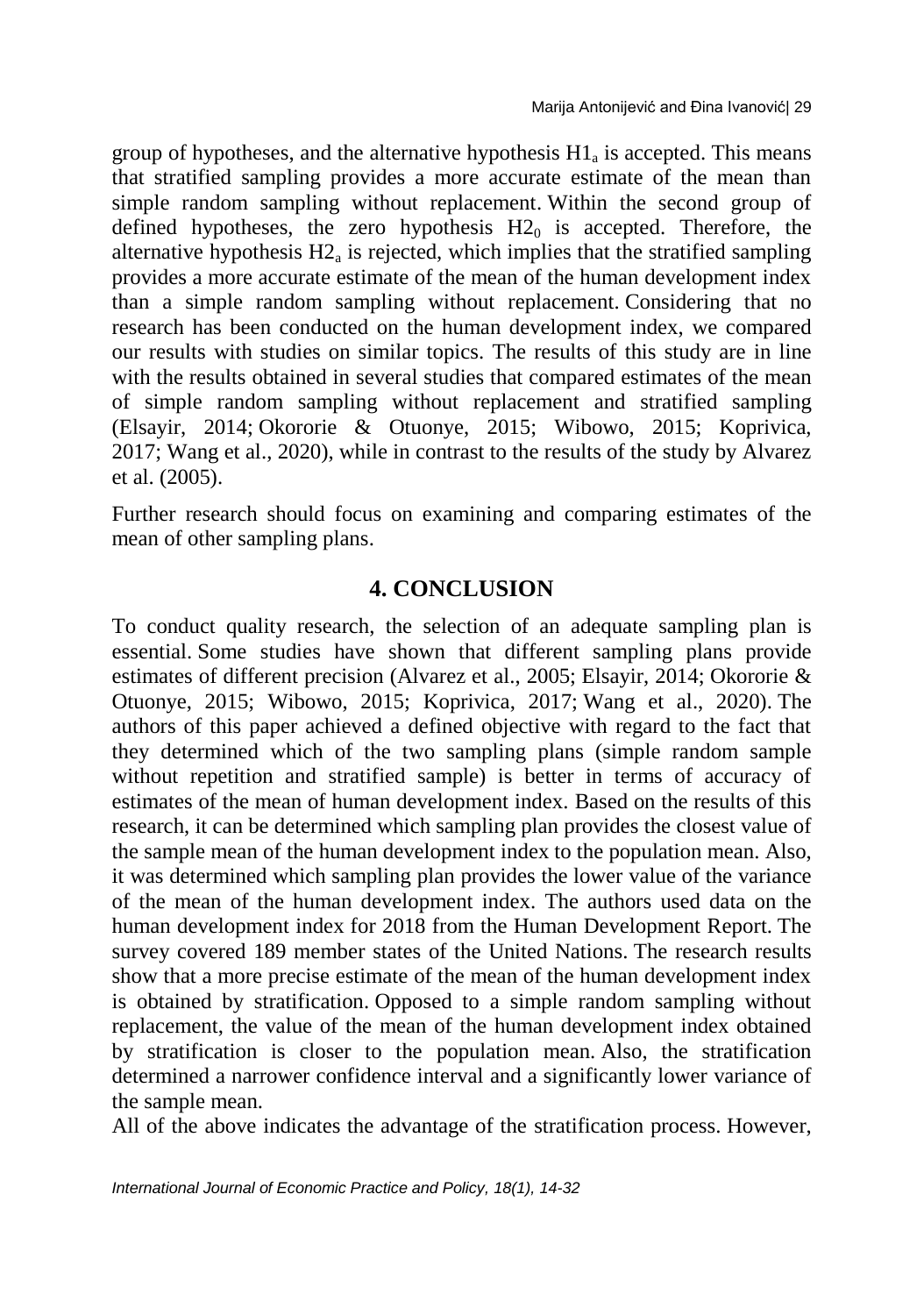research related to comparing estimates of the mean of the human development index does not exist. Therefore, the results of this research can be compared with the results of research with a similar topic. In this regard, the results of this study are consistent with the results of several studies that compared the estimate of the mean obtained using a simple random sampling without replacement and stratified sampling (Elsayir, 2014; Okororie & Otuonye, 2015; Wibowo, 2015; Koprivica, 2017; Wang et al., 2020), while in contrast to the results of the study Alvarez et al. (2005).

Based on all of the above, when considering the choice of the sampling plan in economic analyses, using the stratified sampling should be taken into account, considering that it provides a more precise estimate of the mean than simple random sampling without replacement.

## **REFERENCES**

- Alvarez, I. A., del Nero Velasco, G., Barbin, H. S., Lima, A. M. L. P., & Do Couto, H. Z. (2005). Comparison of two sampling methods for estimating urban tree density. *Journal of Arboriculture*, *31*(5), 209-2014.
- Alvi, M. H. (2016). *A Manual for Selecting Sampling Techniques in Research.* Retrieved from [https://mpra.ub.uni-muenchen.de](https://mpra.ub.uni-muenchen.de/70218/)
- Berndt, A. E. (2020). *Sampling methods. Journal of Human Lactation*, *36*(2), 224-226.
- Bhanojirao, V. V. (1991). Human development report 1990: review and assessment. *World Development*, *19*(10), 1451-1460.
- Broich, M., Stehman, S. V., Hansen, M. C., Potapov, P., & Shimabukuro, Y. E. (2009). A comparison of sampling designs for estimating deforestation from Landsat imagery: A case study of the Brazilian Legal Amazon. *Remote Sensing of Environment*, *113*(11), 2448-2454.
- Cochran, G. W. (1977). *Sampling Techniques*. New York: John Wiley & Sons.
- Elsayir, H. A. (2014). Comparison of precision of systematic sampling with some other probability samplings. *American Journal of Theoretical and Applied Statistics*, *3*(4), 111-116.
- Freese, F. (1962). *Elementary forest sampling (No. 232)*. US Department of Agriculture, Forest Service.
- Gaye, A. (2011). *Contribution to Beyond Gross Domestic Product (GDP.)* Retrieved from [https://ec.europa.eu](https://ec.europa.eu/environment/beyond_gdp/download/factsheets/bgdp-ve-hdi.pdf)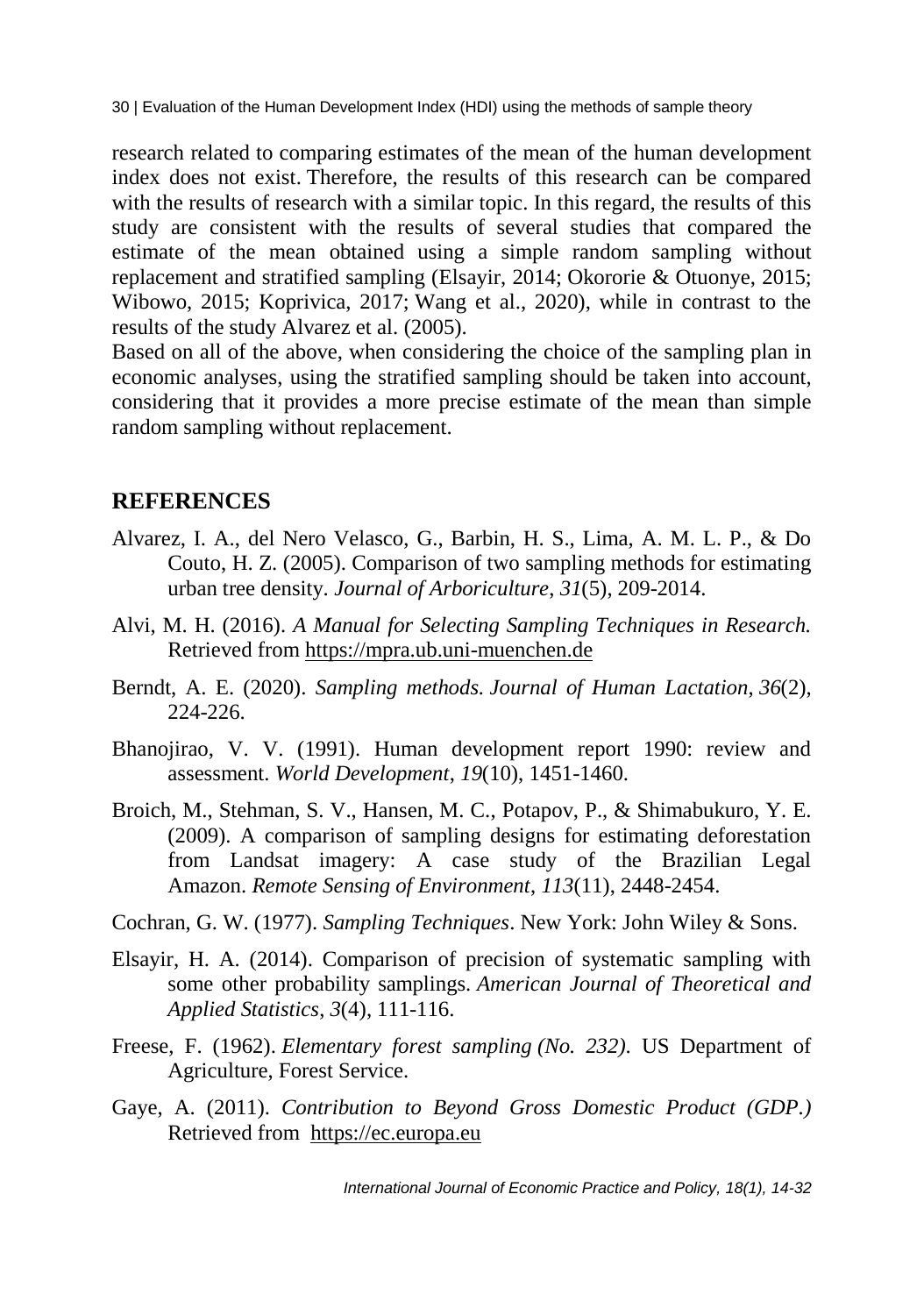- Jensen, A. L. (1991). Relative precision of stratified sampling, sampling with probability of selection proportional to size, and simple random sampling with ratio estimation. *Environmetrics*, *2*(4), 475-486.
- Koprivica, M. (2017). Stratified sampling in forest inventory. *Šumarstvo*, *3*(4), 55-68.
- Lojanica, N. (2017). Preciznost ocena prostog i stratifikovanog slučajnog uzorka na tržištu naučnih časopisa. *Škola biznisa*, 1/2017, 1-12.
- McRoberts, R. E., Tomppo, E. O., & Czaplewski, R. L. (2015). *Sampling designs for national forest assessments. Knowledge Reference for National Forest Assessments*; FAO: Rome, Italy, 23-40.
- National audit office, (n.d.). A Practical Guide to Sampling. Retrieved from [https://www.nao.org.uk](https://www.nao.org.uk/wp-content/uploads/2001/06/SamplingGuide.pdf)
- Okororie C., & Otuonye E. (2015). Efficiency of some sampling techniques. *Journal of Scientific Research and Studies*, *2*(3), 63-69.
- Parsons, V. (2005). *Stratified Sampling. Encyclopedia of Biostatistics*. John Wiley & Sons.
- Petrović, Lj. (2013). *Teorija uzoraka i planiranje eksperimenata*. Beograd: Centar za izdavačku delatnost Ekonomskog fakulteta.
- Pope, J. A. (1956). An outline of sampling techniques. An outline of sampling techniques. *Rapports et Proces-Verbaux des Reunions Consell International pour l'Exploration de la Mer*, *1*(140), 11-20.
- Smith, T. M. F. (1976). The foundations of survey sampling: a review. *Journal of the Royal Statistical Society: Series A (General)*, *139*(2), 183-195.
- UNDP. Data. (2019). Retrieved from [https://www.rs.undp.org](https://www.rs.undp.org/content/serbia/sr/home/presscenter/articles/2019/izve_taj-o-ljudskom-razvoju-za-2019--svet-se-suoava-sa-novim-nej.html)
- UNDP. Human Development Data. (2018). Retrieved from [http://hdr.undp.org](http://hdr.undp.org/en/data)
- UNDP. Technical notes Calculating the human development indices graphical presentation. Retrieved from [http://hdr.undp.org](http://hdr.undp.org/sites/default/files/hdr2019_technical_notes.pdf)
- United States Environmental Protection Agency. Guidance on Choosing a Sampling Design for Environmental Data Collection for Use in Developing a Quality Assurance Project Plan. Office of Environmental Information Washington, DC 20460. Retrieved from [https://www.epa.gov](https://www.epa.gov/sites/production/files/2015-06/documents/g5s-final.pdf%20)